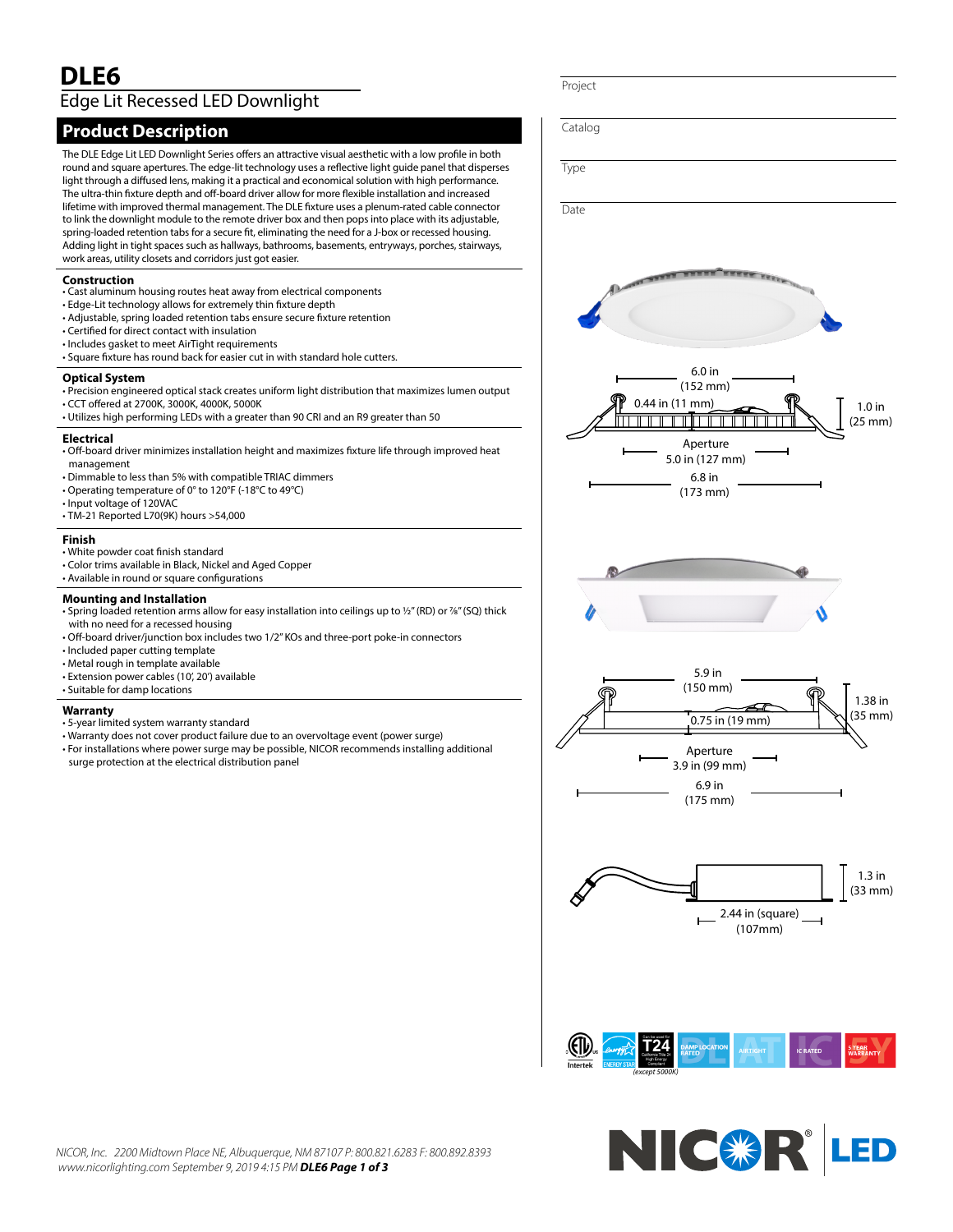### **Photometric Data**

## **DLE6 2700K RD**

| Input Voltage (VAC)         | 120V        |
|-----------------------------|-------------|
| System Level Power (W)      | 13.9        |
| Delivered Lumens (Lm)       | 982         |
| System Efficacy (Lm/W)      | 71          |
| Correlated Color Temp (K)   | 2726        |
| Color Rendering Index (CRI) | 93          |
| Beam Angle                  | $110^\circ$ |
| Spacing Criteria            | 1 25        |
|                             |             |



| <b>Intensity Summary</b><br>(Candle Power) |          |  |
|--------------------------------------------|----------|--|
| Angle                                      | Mean CP  |  |
| $\Omega$                                   | 351      |  |
| 5                                          | 349      |  |
| 15                                         | 336      |  |
| 25                                         | 310      |  |
| 35                                         | 274      |  |
| 45                                         | 228      |  |
| 55                                         | 176      |  |
| 65                                         | 120      |  |
| 75                                         | 64       |  |
| 85                                         | 17       |  |
| 90                                         | $\Omega$ |  |
|                                            |          |  |
| <b>CCT Data Multiplier</b>                 |          |  |
| DLE621203KRD                               | 1.024    |  |

| <b>Cone of Light Tabulation</b> |                                          |                    |  |  |
|---------------------------------|------------------------------------------|--------------------|--|--|
| Mounted height<br>(Feet)        | <b>Footcandles</b><br><b>Beam Center</b> | Diameter<br>(Feet) |  |  |
|                                 | 21.9                                     | 11.5               |  |  |
| 6                               | 9.7                                      | 17.2               |  |  |
| 8                               | 5.5                                      | 22.9               |  |  |
| 10                              | 3.5                                      | 28.6               |  |  |
| 12                              | 2.4                                      | 34.4               |  |  |
| 14                              | 1.8                                      | 40.1               |  |  |
| 16                              | 1.4                                      | 45.8               |  |  |

| 85                         | 17       | <b>Zonal Lumen Summary</b> |        |                |
|----------------------------|----------|----------------------------|--------|----------------|
| 90                         | $\Omega$ | Zone                       | Lumens | % of Luminaire |
| <b>CCT Data Multiplier</b> |          | $0 - 30$                   | 271    | 27.6%          |
|                            |          | $0 - 40$                   | 442    | 45%            |
| DLE621203KRD               | 1.024    | $0 - 60$                   | 776    | 78.9%          |
|                            |          | $0 - 90$                   | 981    | 99.9%          |
| DLE621204KRD               | 1.044    | 90-180                     |        | 0.1%           |
| <b>DLE621205KRD</b>        | 1.071    | $0 - 180$                  | 982    | 100%           |
|                            |          |                            |        |                |

# **DLE6 2700K SQ**

| Input Voltage (VAC)         | 120V        |
|-----------------------------|-------------|
| System Level Power (W)      | 10.8        |
| Delivered Lumens (Lm)       | 858         |
| System Efficacy (Lm/W)      | 80          |
| Correlated Color Temp (K)   | 2710        |
| Color Rendering Index (CRI) | 92          |
| Beam Angle                  | $106^\circ$ |
| Spacing Criteria            | 1 23        |
|                             |             |



| <b>Intensity Summary</b><br>(Candle Power) |         |  |  |
|--------------------------------------------|---------|--|--|
| Angle                                      | Mean CP |  |  |
| O                                          | 325     |  |  |
| 5                                          | 322     |  |  |
| 15                                         | 307     |  |  |
| 25                                         | 279     |  |  |
| 35                                         | 242     |  |  |
| 45                                         | 199     |  |  |
| 55                                         | 152     |  |  |
| 65                                         | 103     |  |  |
| 75                                         | 54      |  |  |
| 85                                         | 11      |  |  |
| 90                                         | 1       |  |  |
|                                            |         |  |  |
| <b>CCT Data Multiplier</b>                 |         |  |  |
| DLE621203KSO                               | 1.024   |  |  |
| DLE621204KSO                               | 1.044   |  |  |
| DLE621205KSO                               | 1.071   |  |  |

|                          | <b>Cone of Light Tabulation</b>   |                    |  |  |
|--------------------------|-----------------------------------|--------------------|--|--|
| Mounted height<br>(Feet) | Footcandles<br><b>Beam Center</b> | Diameter<br>(Feet) |  |  |
|                          | 20.2                              | 10.5               |  |  |
| 6                        | 9.0                               | 15.8               |  |  |
| 8                        | 5.1                               | 21.1               |  |  |
| 10                       | 3.2                               | 26.3               |  |  |
| 12                       | 2.2                               | 31.6               |  |  |
| 14                       | 1.6                               | 36.9               |  |  |
| 16                       | 1.3                               | 42.2               |  |  |

| 85                 | 11       |           | <b>Zonal Lumen Summary</b> |                |
|--------------------|----------|-----------|----------------------------|----------------|
| 90                 |          | Zone      | Lumens                     | % of Luminaire |
| CT Data Multiplier |          | $0 - 30$  | 246                        | 28.6%          |
|                    |          | $0 - 40$  | 397                        | 46.3%          |
| 621203KSO          | 1.024    | $0 - 60$  | 686                        | 79.9%          |
|                    | $0 - 90$ | 858       | 100%                       |                |
| 621204KSO          | 1.044    | 90-180    | $\Omega$                   | 0%             |
| 621205KSO          | 1.071    | $0 - 180$ | 858                        | 100%           |
|                    |          |           |                            |                |

Fixture tested per LM-79-08. Photometric data is of the performance of a representative fixture. Results may vary in the field.

| <b>Performance Data</b> |        |              |             |  |
|-------------------------|--------|--------------|-------------|--|
| Model Number            | Lumens | <b>Watts</b> | Lumens/Watt |  |
| <b>DLE621202KRD</b>     | 982    | 13.9         | 70.6        |  |
| <b>DLE621203KRD</b>     | 1005   | 13.9         | 72.3        |  |
| DLE621204KRD            | 1025   | 13.9         | 73.7        |  |
| <b>DLE621205KRD</b>     | 1052   | 13.9         | 75.7        |  |
| DLE621202KSO            | 858    | 10.8         | 79.4        |  |
| DLE621203KSO            | 879    | 10.8         | 81.4        |  |
| DLE621204KSO            | 896    | 10.8         | 83.0        |  |
| DLE621205KSO            | 919    | 10.8         | 85.1        |  |

### **Recommended Dimmers\***

Lutron Toggler TGCL-153P Lutron Skylark SCL-153P Lutron DIVA DVCL-153P Lutron DIVA DVELV-300P

Lutron DIVA DVELV-303P

*\*Not a complete list. Check compatibility before installation.*